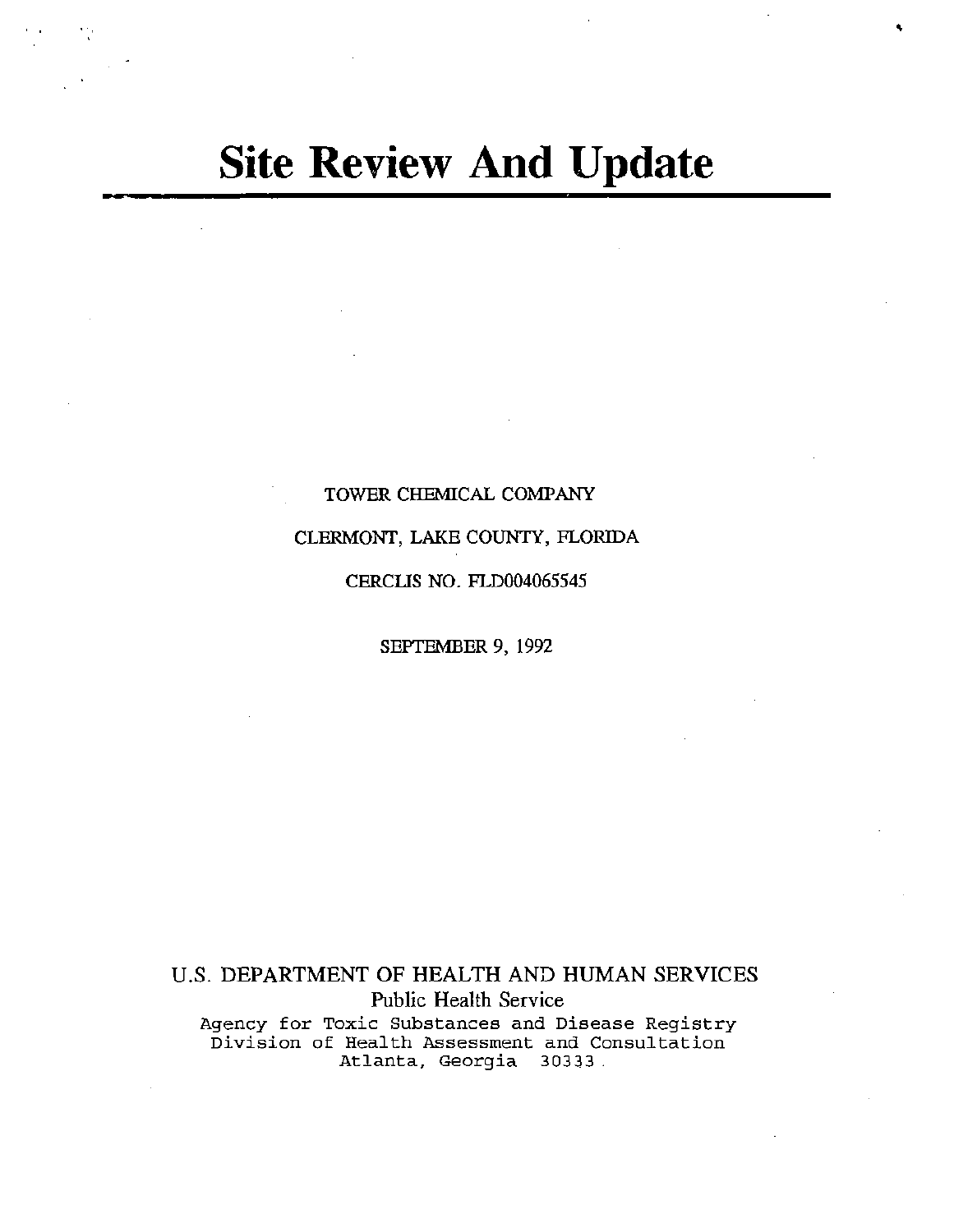# **Site Review and Update: A Note of Explanation**

.. '

The purpose of the Site Review and Update is to discuss the current status of a hazardous waste site and to identify future ATSDR activities planned for the site. The SRU is generally reserved to update activities for those sites for which public health assessments have been previously prepared (it is not intended to be an addendum to a public health assessment). The SRU, in conjunction *with* the ATSDR Site Ranking Scheme, will be used to determine relative priorities for future ATSDR public health actions.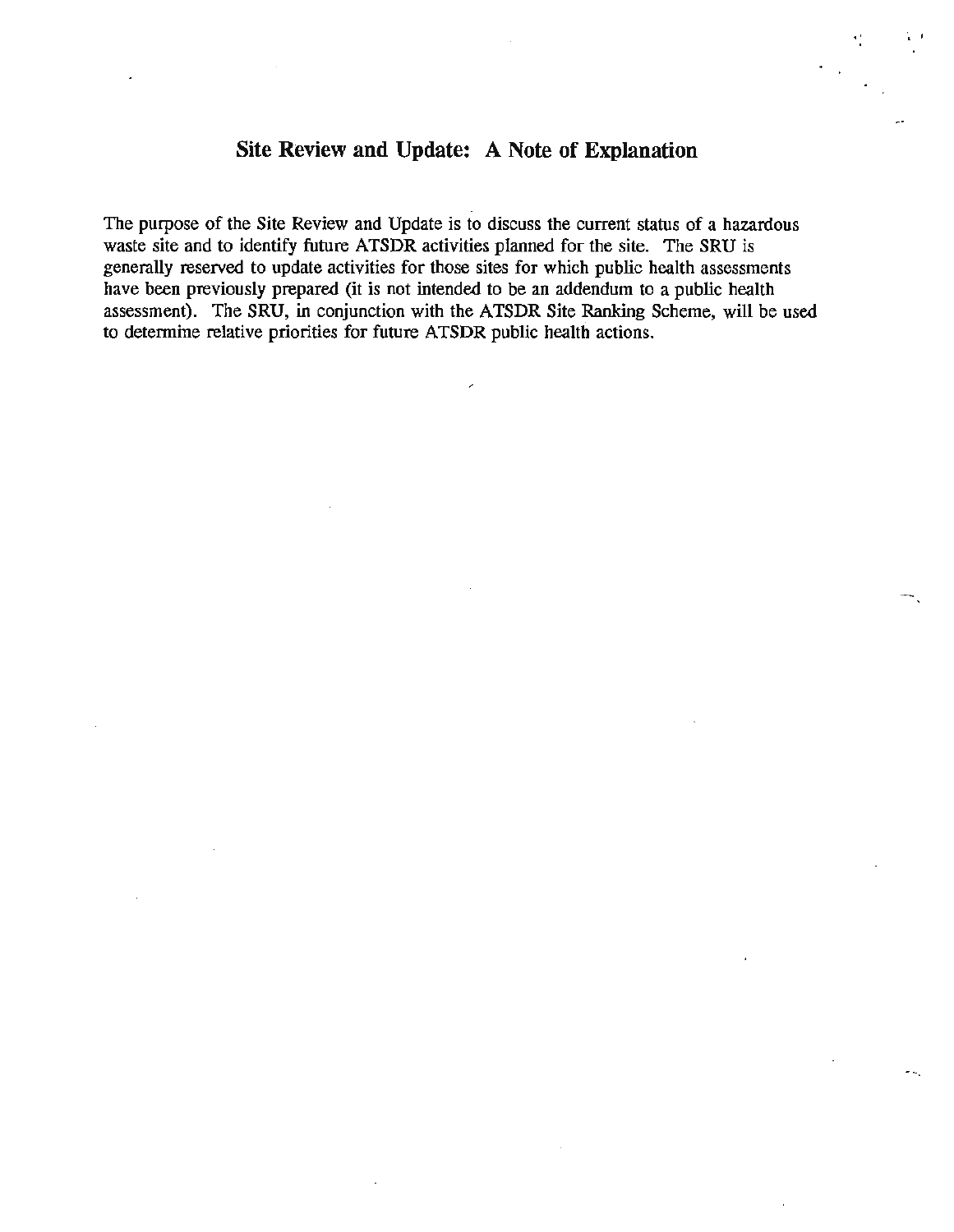### SITE REVIEW AND UPDATE

 $\frac{1}{2}$ 

TOWER CHEMICAL COMPANY CLERMONT, LAKE COUNTY, FLORIDA CERCLIS NO. FLD004065545

Prepared by

Florida Department of Health and Rehabilitative Services Under a Cooperative Agreement with the Agency for Toxic Substances and Disease Registry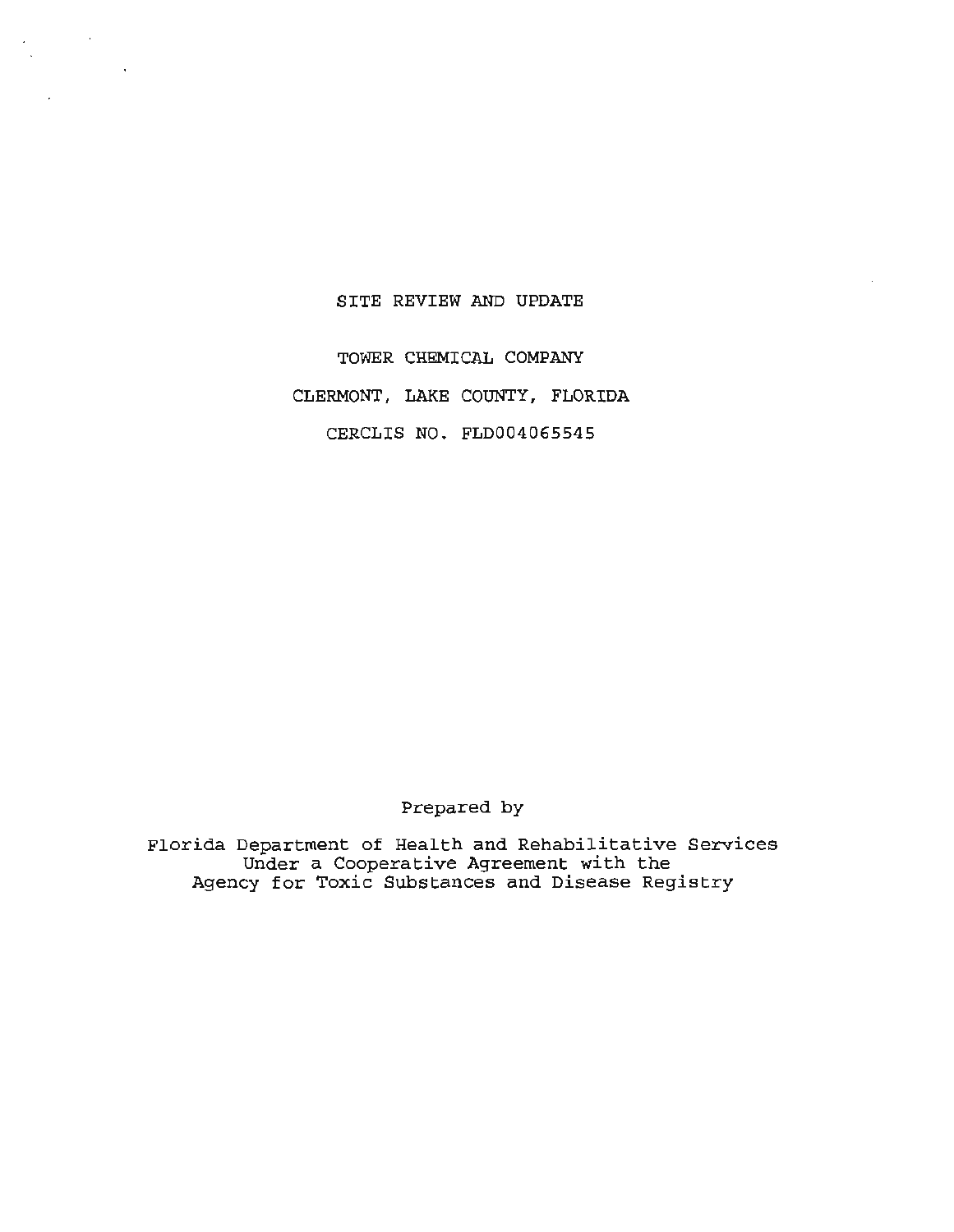#### SUMMARY OF BACKGROUND AND HISTORY

The Tower Chemical Company National Priorities List site is approximately 3.5 miles east of the town of Clermont, Lake County, Florida {Figures 1 and 2). The site occupies two portions of land- -a 14-acre area west of County Road 455 which includes the main facility and two waste disposal areas, and a 20 -acre spray irrigation field approximately 2,000 feet west of the main facility (Figures 3 and 4) . Tower Chemical Company manufactured and stored various pesticides at the site from 1957 to 1981. Tower discharged process wastewaters into an unlined percolation/ evaporation pond and burned or buried solid chemical and other wastes on another<br>portion of the site. Tower used the spray irrigation field for a Tower used the spray irrigation field for a short period in 1980 to dispose of process wastewater after the percolation pond overflowed following a heavy rain .

In 1980, the Florida Department of Environmental Regulation (FDER) ordered Tower to cease all discharges. Following a court order to<br>the same effect, Tower ceased operations. In 1981, two new the same effect, Tower ceased operations. companies--a fishing lure manufacturer and a potting soil blending business--began operations on parts of the site. Both companies have since moved and the site is now abandoned.

FDER and contractors for the U.S. Environmental Protection Agency (EPA) analyzed groundwater, surface water, soil, sediment, and air samples on and within 0. 75 mile of the site. These analyses showed that on-site soil, sediment, and surface water were contaminated with high levels of DDT, DDE, DDD, chlorobenzilate, and 1,2 dibromo-3-chloropropane (Nemagon). On-site shallow groundwater was contaminated with DDE, DDD, arsenic, lead, chromium, and several volatile organic compounds. Surface soils in the spray irrigation field were contaminated with low levels of DDT and DDE. on-site air nor off-site drinking water wells were contaminated. Fish in off-site streams and ponds contained low levels of DDD and DDE.

ż

In a 1986 public health assessment, the Agency for Toxic Substances and Disease Registry (ATSDR) concluded that the contaminated shallow groundwater could represent a public health threat if it migrated into the deep groundwater aquifer. ATSDR also concluded that abandoned process tanks on the site, which contained elevated<br>levels of contaminants, were a health hazard. Because of a 1983 levels of contaminants, were a health hazard. EPA emergency removal action, on-site soil, sediment, and surface water either were no longer health hazards or had been fenced. ATSDR recommended that the nearby population be protected during any remediation and that private drinking water wells be tested on a routine basis.

No community health concerns were identified in the ATSDR public health assessment and none have been reported recently by local health officials. However, concerns about the health effects of inhalation of fumes coming from the site and possible drinking

1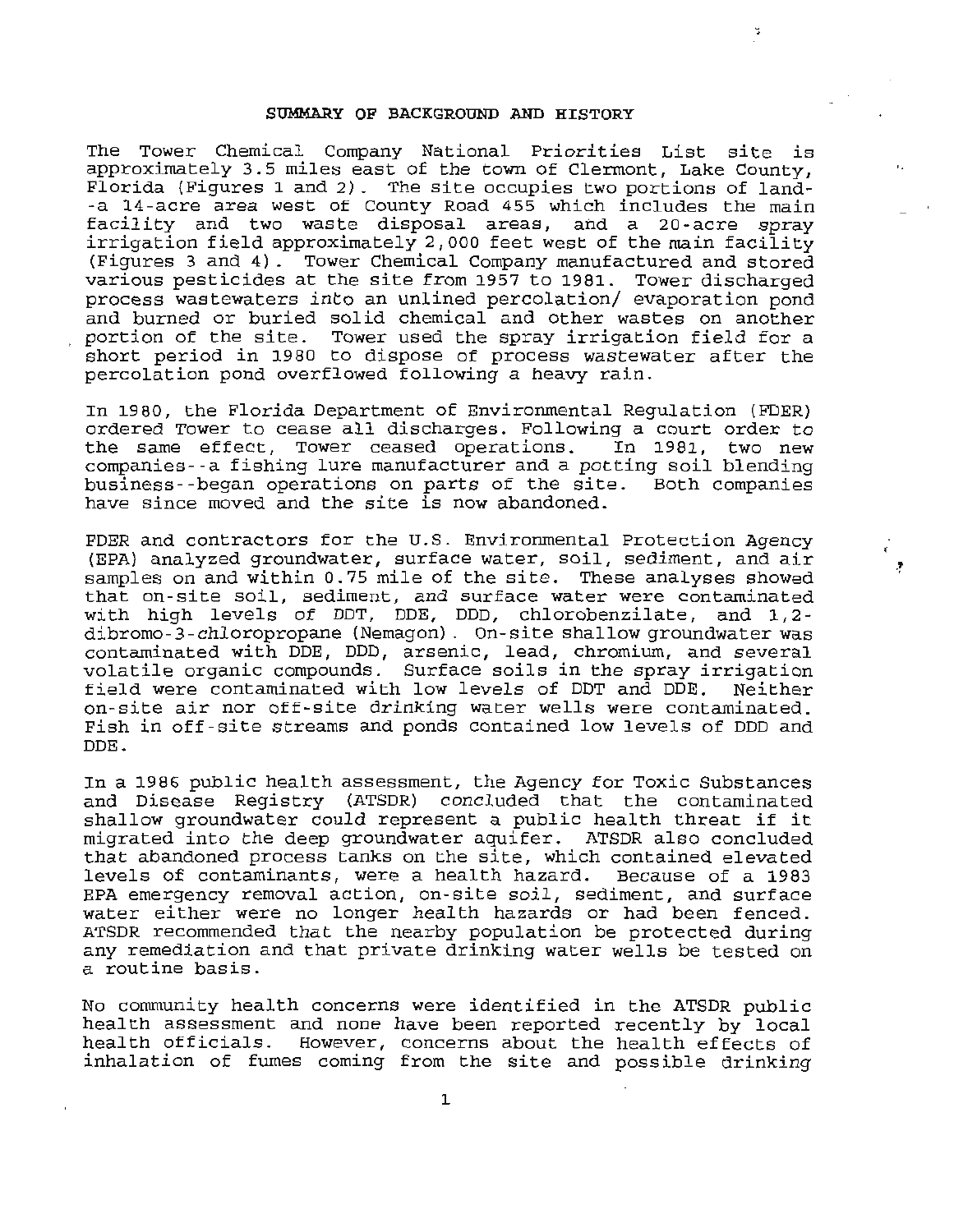water contamination have been reported in the past. Air monitoring conducted by EPA contractors did not show any contaminants at levels of concern, and continued monitoring of private wells by EPA has not shown any contamination of local drinking water.

 $\bullet$  . The contract of the contract of the contract of the contract of the contract of the contract of the contract of the contract of the contract of the contract of the contract of the contract of the contract of the co

#### CURRENT SITE CONDITIONS

Bruce Tuovila of the Florida Department of Health and Rehabilitative Services {Florida HRS) visited the site on July 29, 1992, with Russell Melling of the Lake County Public Health Unit. The site is in a rural area on the west side of County Road 455, approximately 0 . 25 mile from State Road 50. At the time of their visit, approximately 60 people lived within one mile of the site. The entrance road was in disrepair and appeared to be used only by nearby residents. The facility was vacant and there was a locked gate at the entrance. Access was unrestricted, however, on the south side of the property where there was no fence. The buildings on the site were either damaged or decaying and might be a physical hazard to trespassers. No obvious signs of trespassing were observed.

Conclusions in the 1986 ATSDR public health assessment appeared to be supported by available information. Contamination of the surficial groundwater aquifer might migrate to the deeper aquifer and contaminate nearby private wells. However, these wells had not been contaminated.

#### CURRENT ISSUES

No community health concerns have been reported to local health officials recently . EPA has not implemented any of the remedial activities described in the record of decision. As a result, contamination of the soil and surficial aquifer remains. Physical hazards also remain at the site and there is still the possibility of future contamination of nearby drinking water wells.

#### **CONCLUSIONS**

Since this site has not been remediated, trespassers may still be exposed to contaminants, as well as physical hazards. It is also<br>possible that nearby wells may become contaminated. Therefore, possible that nearby wells may become contaminated. this site should receive further health evaluation.

#### RECOMMENDATIONS

Because of the need for further evaluation of the public health significance of current and future exposure to the hazards at this site, we recommend that a public health assessment addendum be conducted. However, this assessment is not a high priority because site remediation is not complete.

 $On$ -site air, groundwater, sediments, and soil have been adequately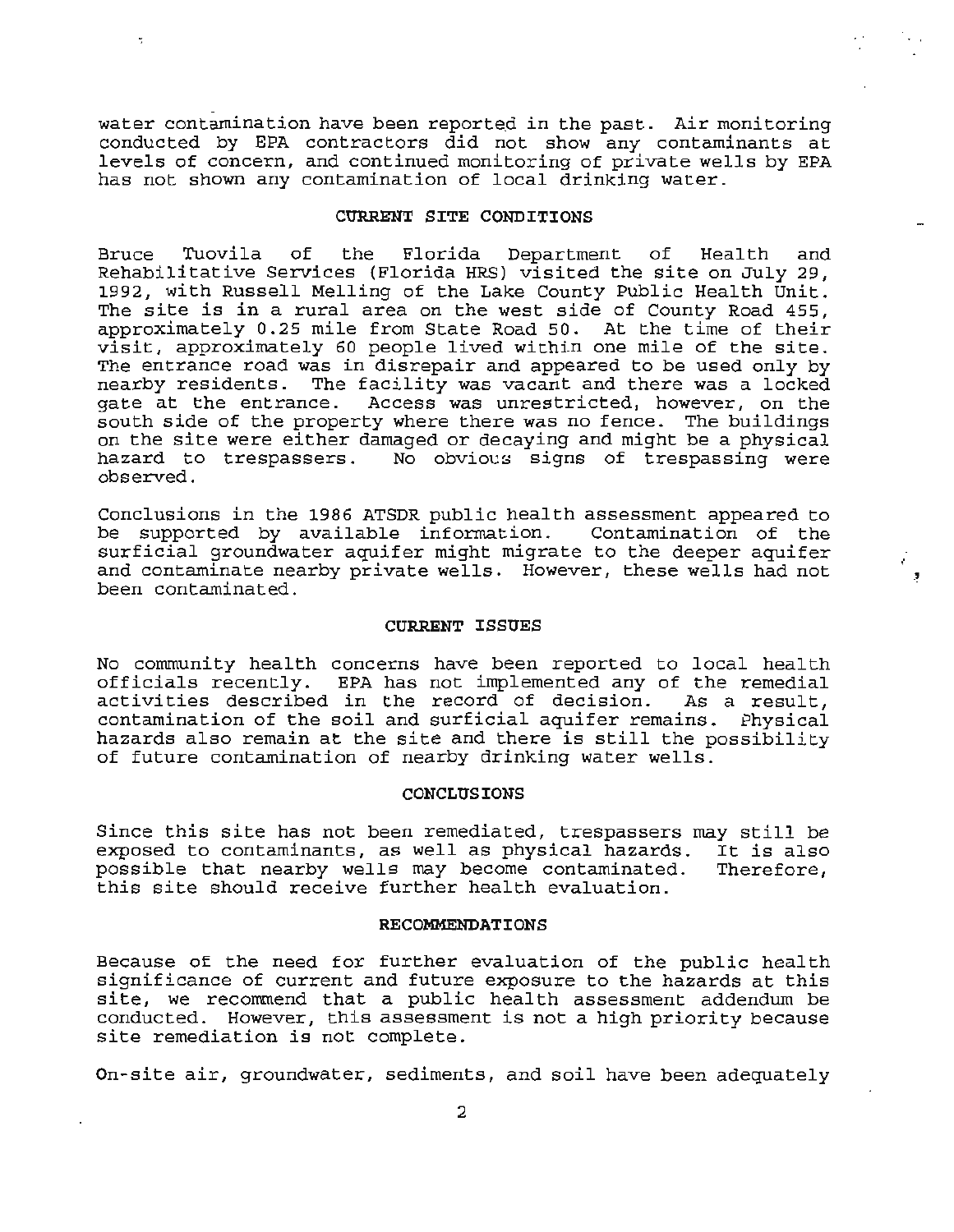characterized. We recommend the following actions:

- 1. Remove all physical hazards.
- 2. Restrict public access and post appropriate warning signs.
- 3. Continue monitoring local drinking water wells to ensure the timely discovery of any contamination.
- 4. During remediation activities, set up air sampling stations to monitor exposure of on-site workers or local residents to airborne contaminants.

ċ. .?

The data and information developed in the site review and update have been evaluated to determine if follow-up actions may be indicated. Further site evaluation is needed to determine public health actions.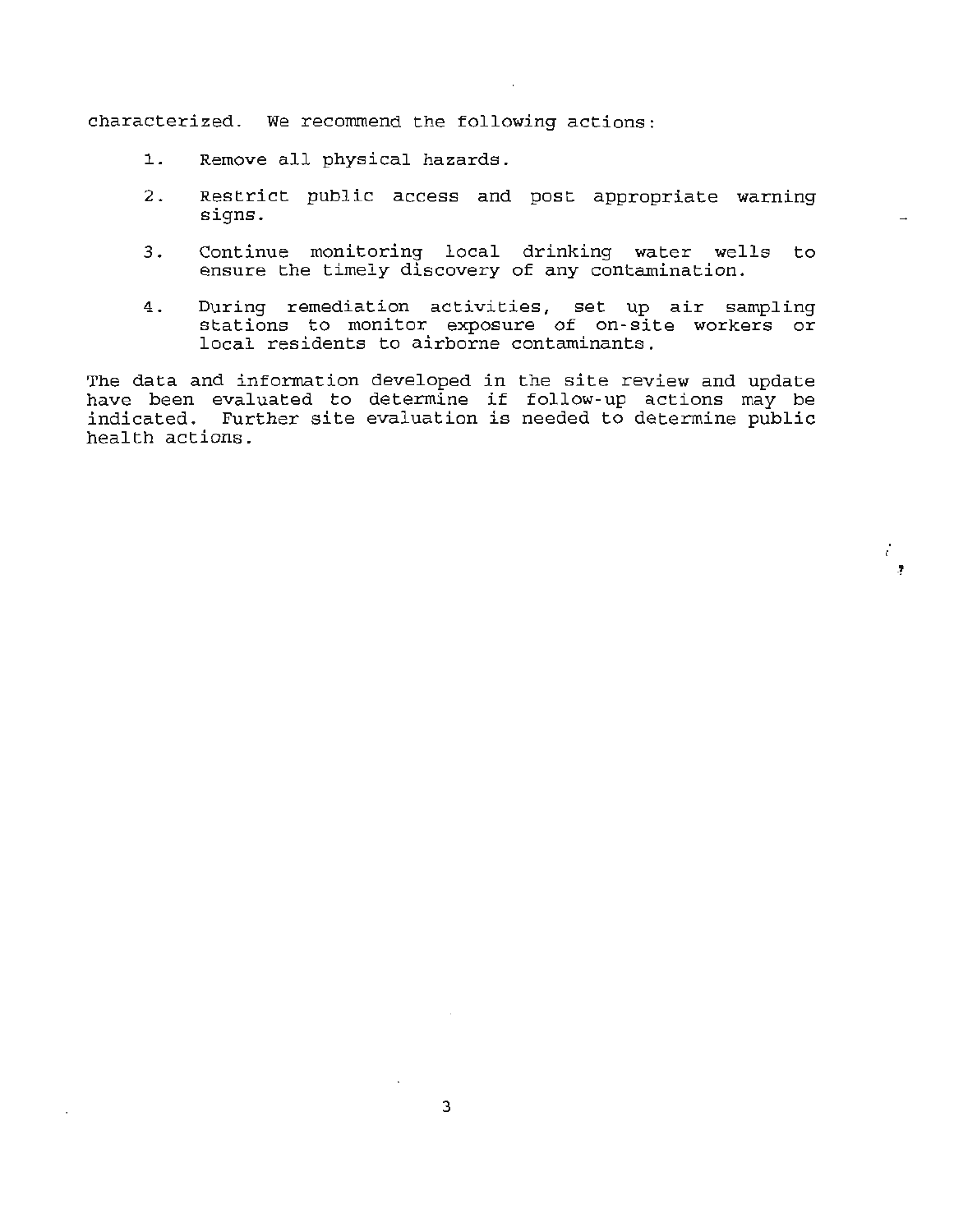#### **DOCUMENTS REVIEWED**

Ä,

Documents reviewed by Florida HRS for this summary are as follows:

- **1.** NUS Corporation, Remedial Action Master Plan, Tower Chemical Site, Lake County, Florida, December 1983.
- 2. NUS Corporation, Remedial Investigation, Tower Chemical Company Site, Lake County, Florida, May 1986.
- 3. Letter, James Barksdale, U.S. Environmental Protection Agency, Emergency & Remedial Response Branch, Tower Chemical NPL CERCLA Site, Clermont, Florida, April 11, 1986.
- 4. Agency for Toxic Substances and Disease Registry, Health Assessment for Tower Chemical Company, Orlando, Florida, July 23, 1986 .
- 5. U.S. Environmental Protection Agency, Record of Decision, Tower Chemical Company Site, Clermont, Florida, July 9, 1987.

Preparer of the report: Bruce J. Tuovila, M.S.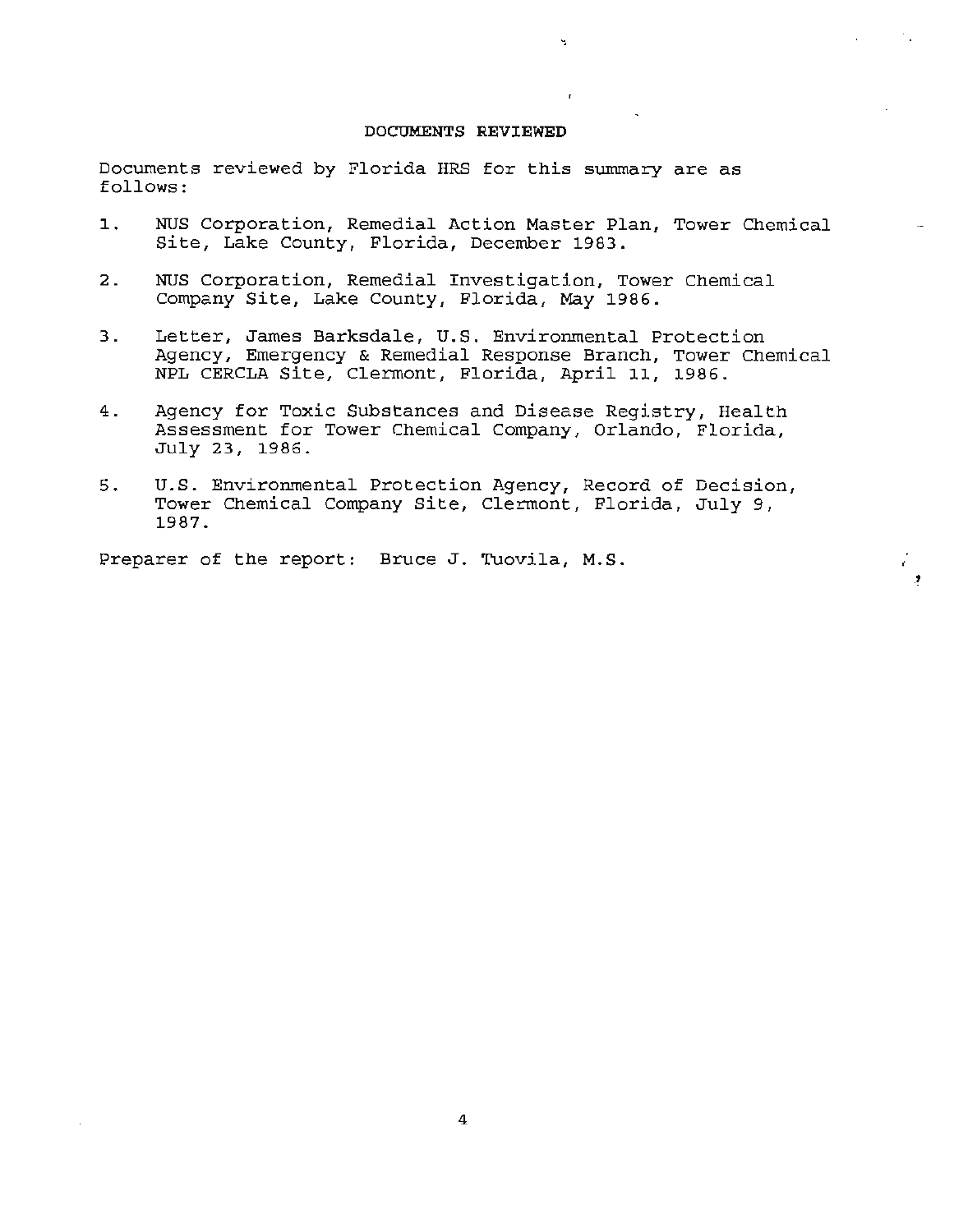

.t

Figure 1. Map Showing Location of Lake County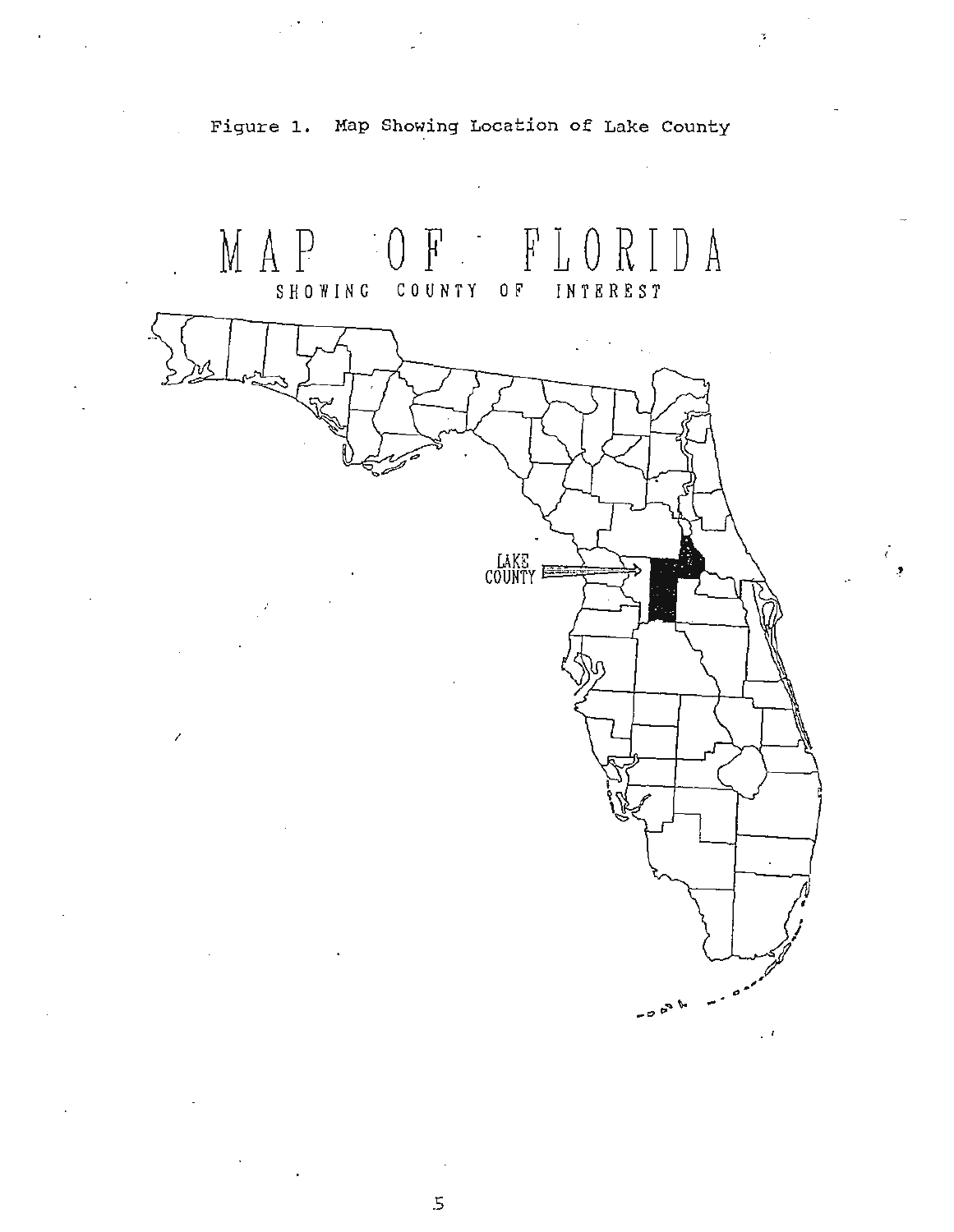

Map Showing Approximate Location of Tower Chemical Figure 2. Company

<u>m haras keluas as</u>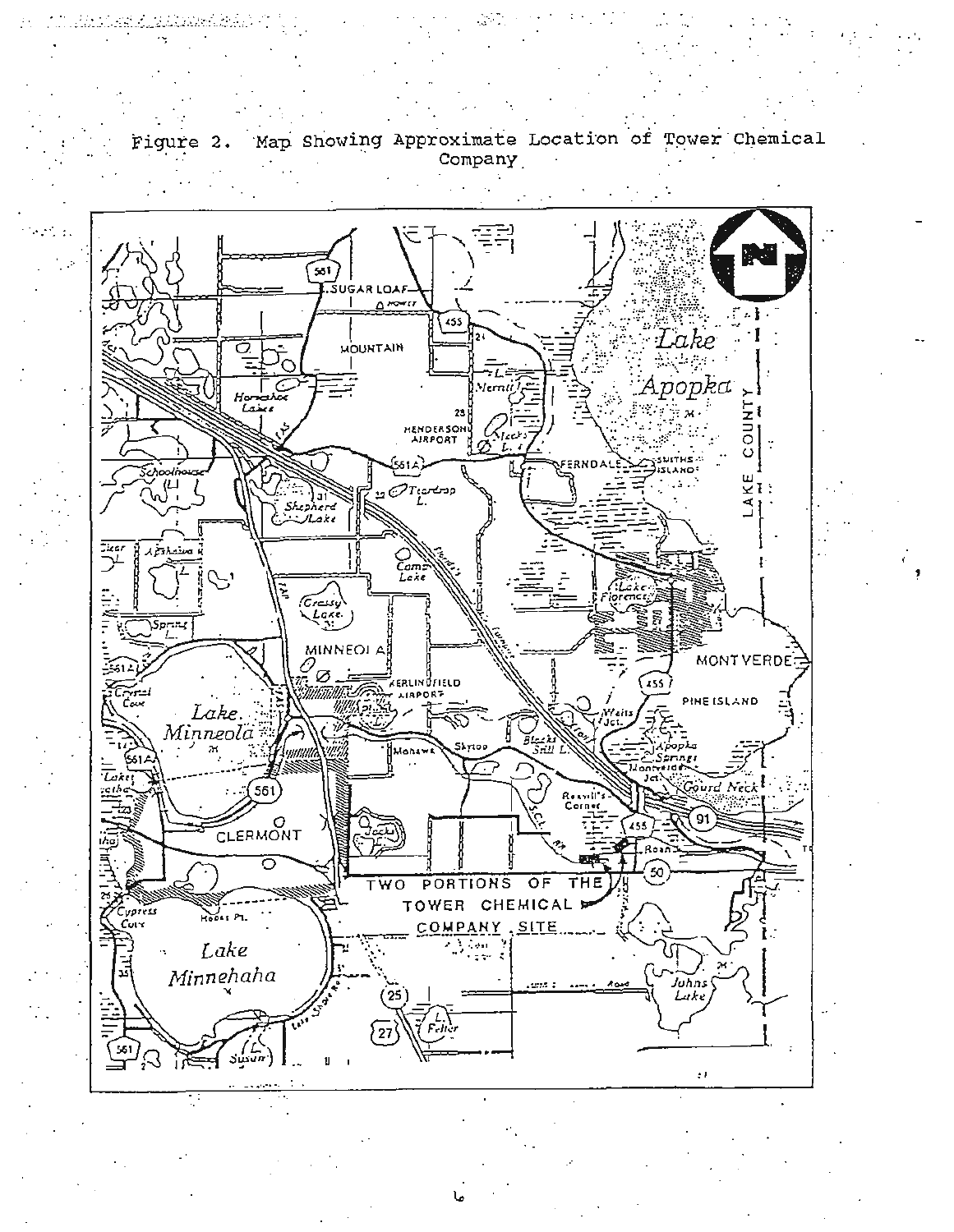

#### Figure Tower Chemical Company з. site